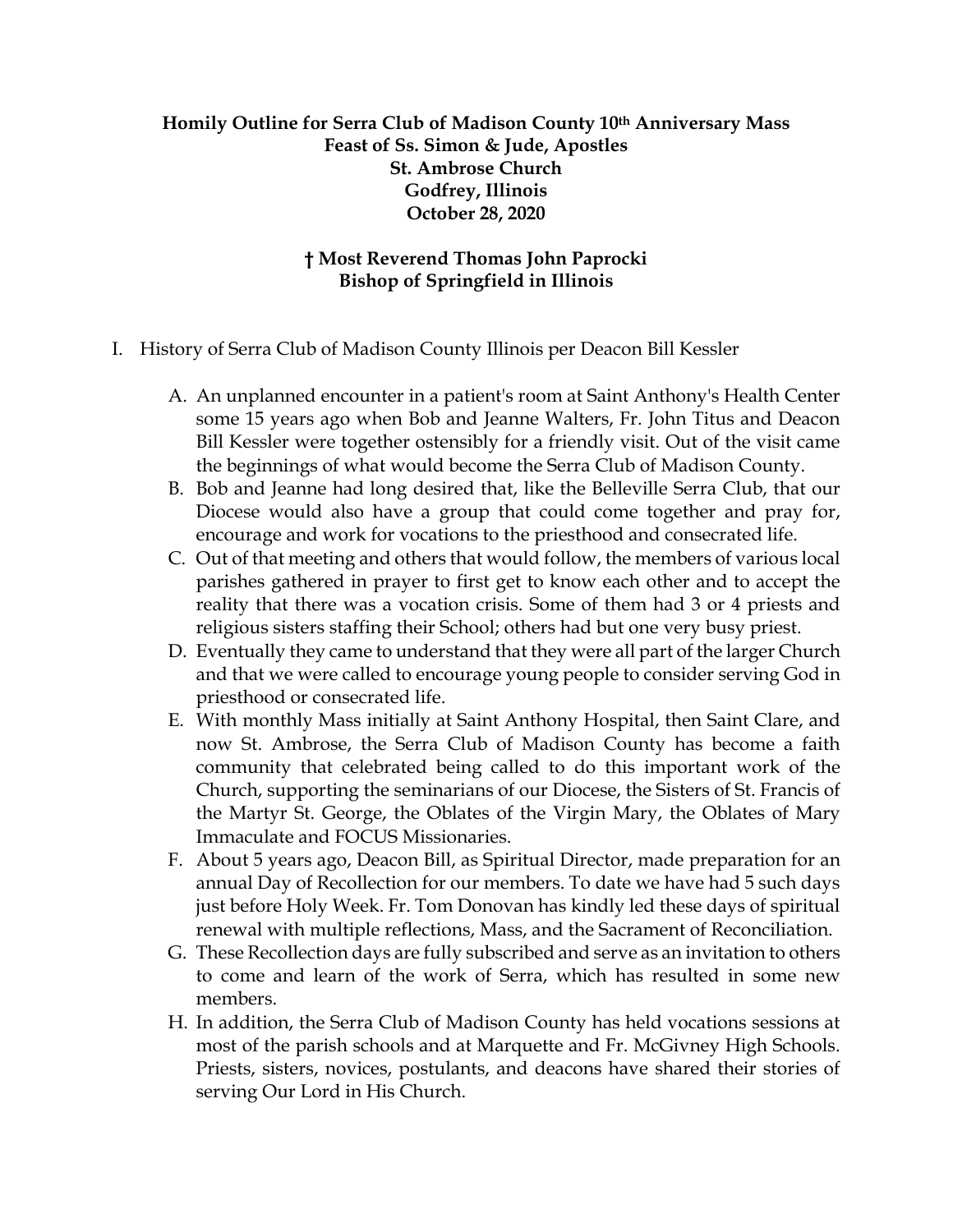- I. The Serra Club of Madison County makes annual contributions to various religious institutes and to our diocese for our seminarian education, for which I am truly grateful.
- J. Convinced that the Fr. Tolton story was a powerful vocation story, through the efforts of the local parishes and Marquette High School, the play telling the life of Father Tolton was provided and was celebrated during Catholic Schools week last year.
- K. Some of the initial membership have been called home to God, but the gift of their labors continues in the 25 members of our Serra Club.
- II. Serra International
	- A. Serrans are Catholic lay men and women who vigorously respond to the call to promote and support vocations to the ministerial priesthood and consecrated life in the Catholic Church.
	- B. Since Serra International's founding in 1935 in Seattle, over 1,100 Serra clubs have been chartered in 46 countries around the world. Today, Serra's global lay vocations apostolate is made strong by over 20,000 members.
	- C. Members of Serra are lay Catholic men and women of all ages and backgrounds who ensure the future of our Church by creating a "culture of vocations."
	- D. Their mission is three-fold:
		- 1. Promote and support vocations to the ministerial priesthood of the Catholic Church as a particular vocation of service and support priests in their sacred ministry;
		- 2. Encourage and promote vocations to the consecrated life in the Catholic Church; and
		- 3. Assist members to recognize and respond, each in his own life, to God's call to holiness in Jesus Christ, through the Holy Spirit.
	- E. What is a "culture of vocations"?
		- 1. A culture of vocations is an attitude and social environment which uplifts and promotes vocations to the Catholic priesthood and religious life.
		- 2. A culture of vocations aims to enforce the idea that while the priesthood and religious life are holy and mysterious callings from God, they are as valuable, vibrant and celebrated lifestyle choices as any other career or profession.
	- F. How do Serra clubs support and encourage this culture? Serran vocation activities broadly fall into the following categories:
		- 1. Awareness: Serrans coordinate events and programs that raise community awareness of the gifts of religious life.
		- 2. Affirmation: In ways big and small, Serrans affirm the lives and works of those who have already answered the call to religious life.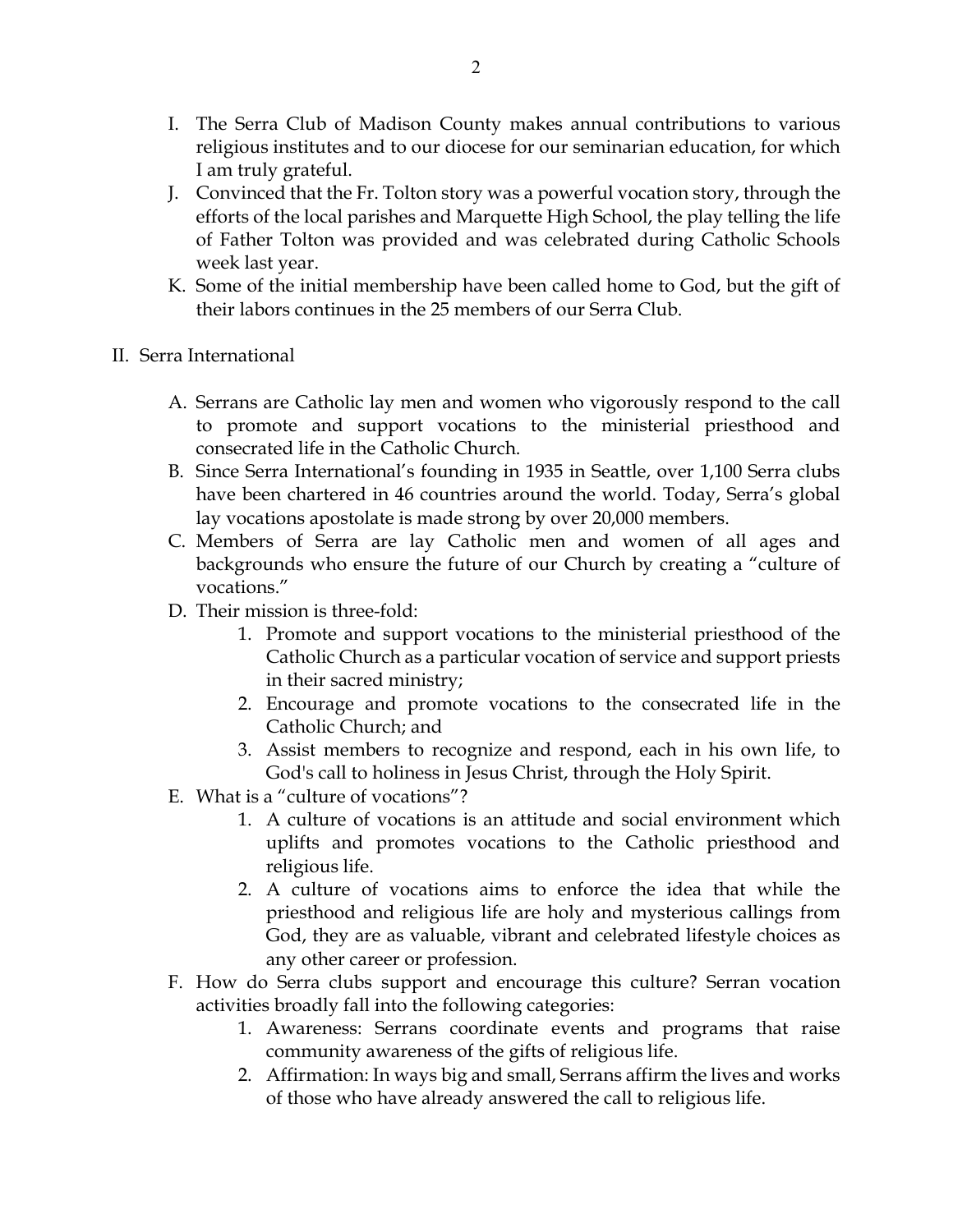- 3. Invitation: Serrans are not afraid to ask: "Have you ever considered a calling to the religious life?"
- 4. Prayer: St. Pope John Paul II said, "Prayer moves the heart of God." The foundation of all Serran efforts is prayer for vocations.
- III. Who was our Patron, Saint Junípero Serra?
	- A. Not only because of his place in American history as the founder of a chain of missions in Mexico and California, but also because of his life of priestly zeal and heroic virtue, Father Junípero Serra, OFM, was chosen as the patron of our apostolate.
	- B. This gifted Franciscan friar had occupied the Duns Scotus chair of philosophy in Mallorca, Spain, until he felt the call to commit himself further to the service of Christ as a missionary in the New World. Departing from Cadiz, Spain, in 1748, he made the perilous crossing of the Atlantic Ocean in a small ship, landing at Veracruz on the southern shore of the Gulf of Mexico. From there, he journeyed on foot to Mexico City, where tradition has it that he prayed at the church built over the famous site where the Virgin of Guadalupe appeared to St. Juan Diego in 1531.
	- C. Junípero Serra was transferred to the Sierra Gorda region at his own request, and was appointed President of the Sierra Gorda missions in 1751.
	- D. After nine years, he was asked to undertake his missionary work on the Pacific coast of the North American continent, much of the time suffering with an ulcerated leg.
	- E. Fr. Serra and his fellow Franciscan friars eventually established a chain of missions in Alta California and worked tirelessly to bring Christ to the indigenous peoples.
	- F. After a lengthy period of missionary activity, Fr. Serra died in 1784 at the San Carlos Borromeo de Carmelo Mission, in Carmel, California, U.S.A. his favorite mission.
	- G. Despite the fact that, during his time as a missionary, Father Serra had very little involvement with promoting priestly vocations, today it can only be considered providential that a holy priest who demonstrated such zeal for the salvation of souls would be chosen as the patron of Serra International's global vocations apostolate, considering that the primary focus of its work is fostering and promoting vocations to the holy priesthood and to supporting the sacred ministry of priests, those who spend and consume themselves for the salvation of souls.
	- H. Father Junípero Serra attained sainthood when he was canonized by His Holiness Pope Francis on Sept. 23, 2015, in Washington, D.C.